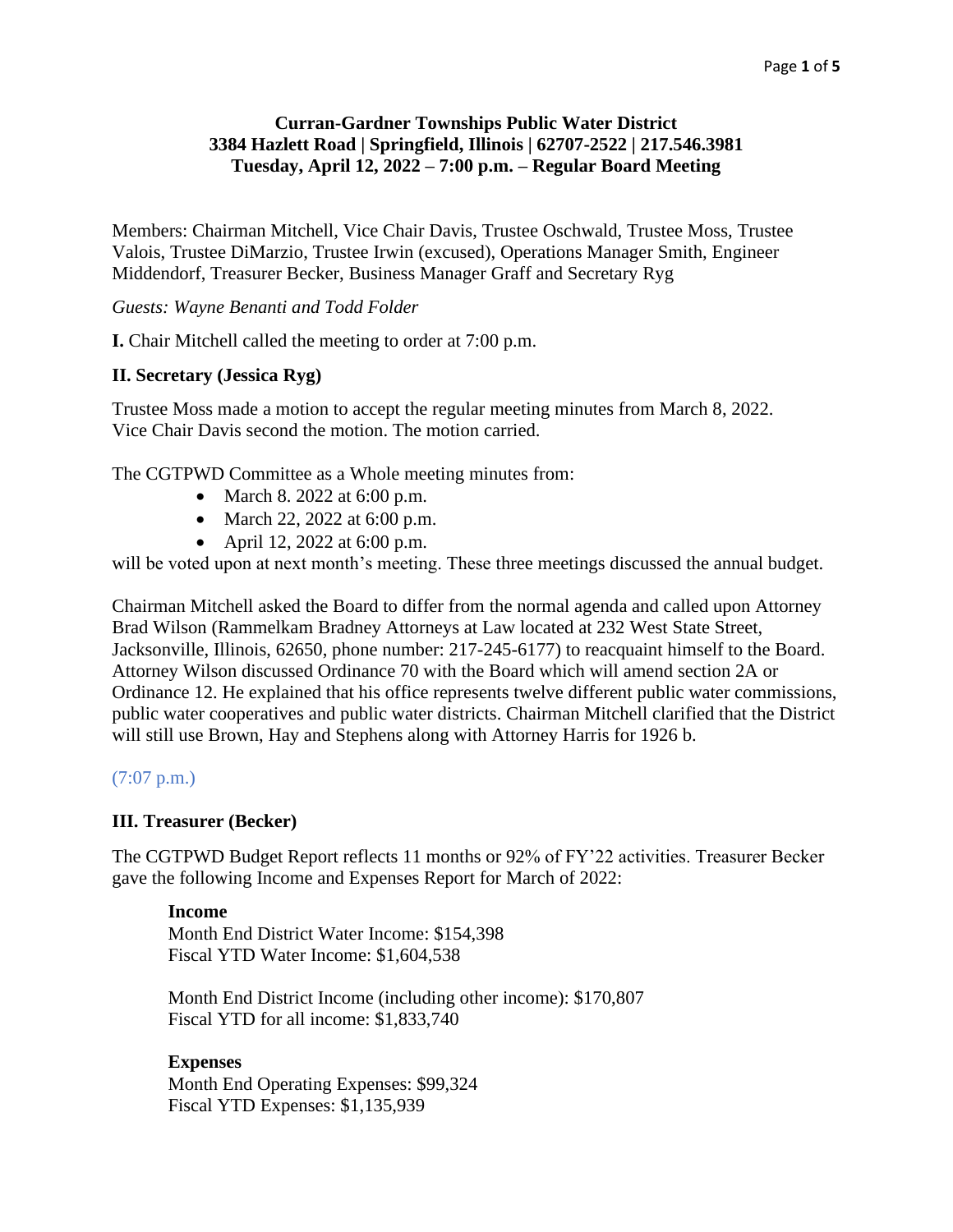## **Net Operating Income (Loss)**

The YTD FY22 Unaudited Net Operating Income: \$697,801

Budgeted Debt Service: \$46,421 (transfers each month to Debt & Service accounts)

Capital Expenses for the Period: \$146,271

## **Bills – Total Payments to Vendors (March 8, 2022 - April 11, 2022)**: \$235,095

Treasurer Becker provided board members with an unaudited Operating Balance Sheet ending March 31, 2022; also, the Reserves and Debt Funds Balance Sheet and the Quarterly Profit and Loss Report ending March 31, 2022.

Trustee Oschwald moved to accept the treasurer's reports pending audit. Trustee DiMarzio second the motion.

The Board discussed the 2021 -2022 budget item regarding the raw water line needed across (and under) the Sangamon River. This budgeted project did not get started in this fiscal year due to the material cost, weather issues and timing. The District is conserving applying for the State Revolving Fund (SRF) for fiscal year 2022 – 2023 of which the raw water line will be part of this program, As a result, Trustee Oschwald made a motion to remove \$675,000 from the 2021 – 2022 budget to dedicate to this project. Trustee Moss second the motion. The motion carried.

Trustee DiMarzio moved to pay the bills. Treasurer Valois second the motion. The motion carried.

# (7:14 p.m.)

Two Certificates of Deposit (CDs) that were established on behalf of the required Reserve Funds needed for the 2019 USDA Loan and 2016 US Bank Bonds/Former IFA have matured. Treasurer Becker researched 12-month and 18-month CD terms and correlating rates at various banks to reinvest them. She looked at the following financial institutions:

- 1. United Community Bank (UCB)
- 2. Warren-Boynton State Bank
- 3. Hickory Point Bank
- 4. Bank of Springfield (BoS)
- 5. People's Bank and Trust
- 6. Marine Bank
- 7. CEFCU (Citizens Equity First Credit Union)
- 8. Town and Country Bank
- 9. Heartland Credit Union
- 10. Carrolton Bank
- 11. Illinois National Bank (INB)

Currently one of the matured CDs is invested at Carrolton Bank. That bank offered a 0.50% rate increase if the District renewed the CD by April 26, 2022.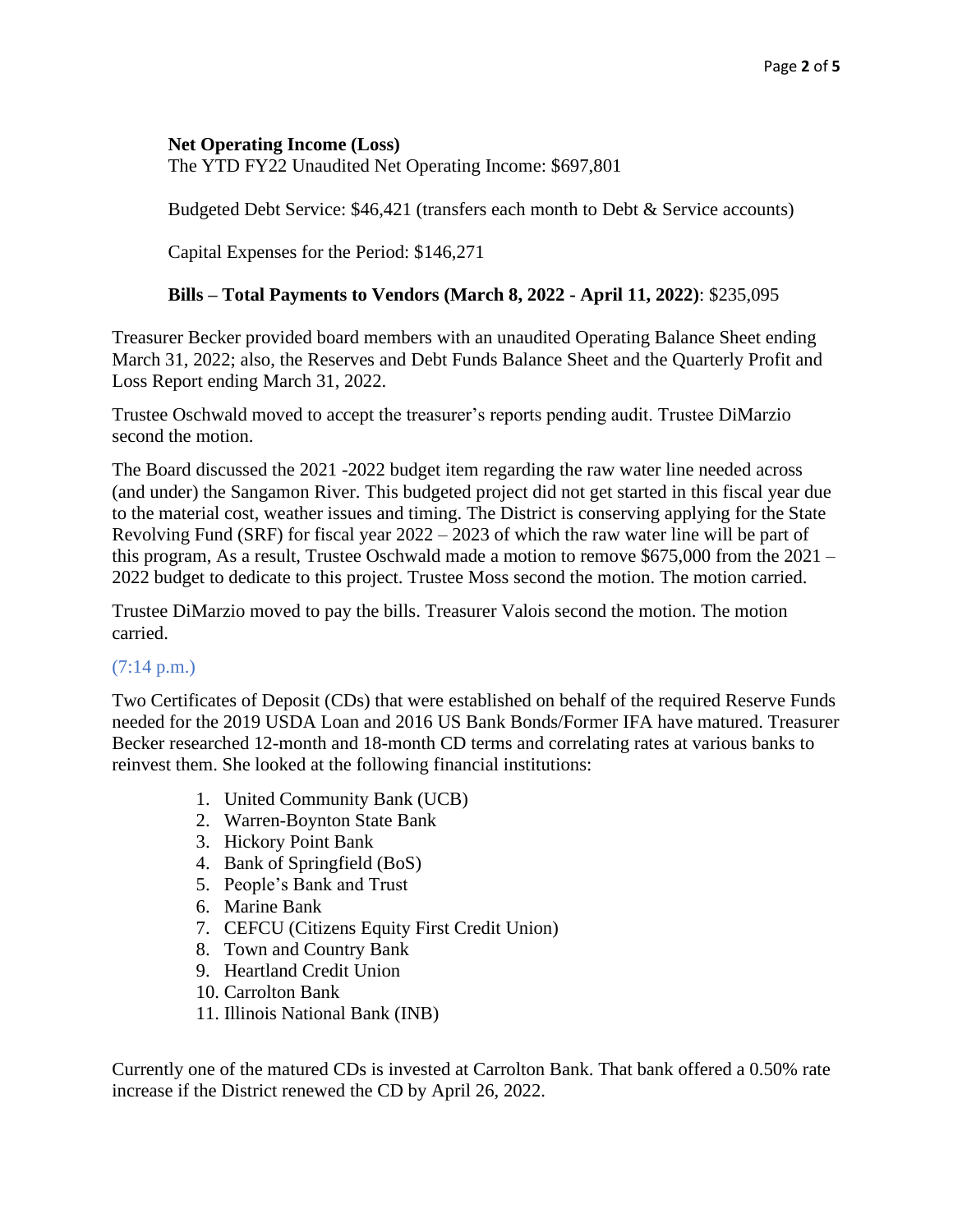The other matured CD is invested at Illinois National Bank (INB). Their offer was to reinvest the CD at .35% at 12-months or an increase of up to .65% if a 2-year CD was used.

It was clarified that there is a potential loss to secure funding at any bank over \$250,000 since it won't accrue interest nor be protected and insured by the Federal Deposit Insurance Corporation. (FDIC).

Trustee Eric Oschwald made a motion to authorize CGTPWD Treasurer Mary Ann Becker to leave the \$169,433.00+/- at Carrollton Bank and move the \$159,360.00+/- to a Certificate of Deposit (CD) at Bank of Springfield (BoS) at .50%. Both CDs will be on a 12-month maturity. Trustee Moss second the motion. The motion carried.

## **IV. Operations Manager's Report (Aaron Smith)**

Water loss report for February 17, 2022 – March 17, 2022:

Amount of Treated Water Sent to Distribution System: 9,242,000 gallons (Note: This was a 28-day billing cycle.)

Amount of Water Billed to Customers: 8,389,000 gallons (includes bulk water sales)

Amount of Water Loss: 9.23%

Amount of Water Loss: 853,000 gallons

Amount of Water Loss by Gallons per Minutes: 21.15 gallons/minute

*Disclaimer: No water from CWLP, South Sangamon Water Commission or customer billings served by them had any bearing on the determinations made in this report.*

Well 5's pump failed, so Suez (now Veolia Water Technologies, 23563 West Main Street, Plainfield, IL, 60544) was contacted. They subcontracted it to Brotcke Well and Pump to repair the well pump.

A one-inch service was installed at a customer's house in the three thousand block of Route 97.

The standard specifications manual was completed. Several meetings were held with the District staff to do this.

The Illinois Environmental Protection Agency's annual inspection report was delivered to the District. The operations crew met to discuss the report and made a list of action items for consideration.

The Farmingdale tower pump station's backup battery failed. This caused the booster pumps to not run properly and thus the pressure dropped in Berlin. A new backup battery was installed, and the issue is resolved.

A customer called to state his water pressure was too high at his residence. An agreement was reached between the customer and the District to reduce the pressure. The customer was pleased with the resolution.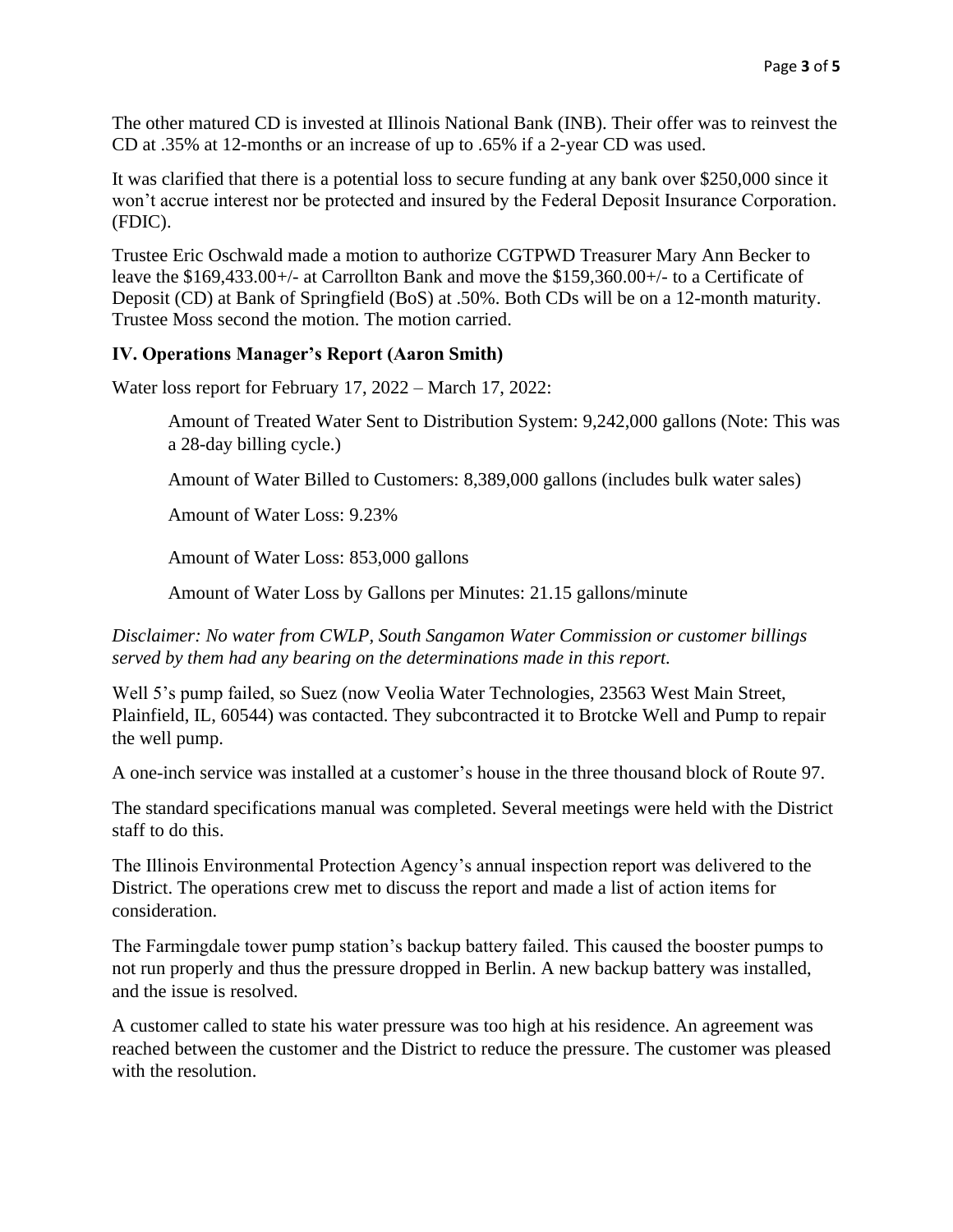MECO will perform a hydraulic study on a property located a ½ mile south of Curran for potential project.

# **V. Business Manager's Report (Graff)**

Business Manager Graff gave each Board member a cellular installation report. The report depicted each field crew's name (Matt, Mike, Todd and Tom) and specific route's number of meters. As of tonight's meeting, there have been 915 meters installed.

The Sangamon County Water Reclamation District (SCWRD) raised their rates and again the District reminded customers that their rate increase goes into effect on Sunday, May 1, 2022.

Business Manager Graff is in contact with the Village of Curran regarding SCWRD's rate increase.

Trustee Oschwald inquired about meter distribution on each field crew's route. Operations Manager Smith provided input. Business Manager Graff will circle back to Trustee Oschwald with further information. She mentioned that the District still needs to address a possible sprinkler meters ordinance. It was clarified that a sprinkler meter is the same price as a regular revenue meter.

Guest Todd Folder has suggested an audit of irrigation meters in the past. Business Manager Graff explained that our current billing system does not accommodate this initiative as it would separate out the sewer from the water giving customers two separate bills.

# (7:37 p.m.)

There was a discussion and explanation of radio read meters vs. cellular read meters.

# **VI. District Engineer's Report**

There was a discussion about stand-by power to the wellfields. The Illinois Environmental Protection Agency (IEPA) field inspection report listed a lack of stand-by power supply to the wellfield as a possible initiative.

The focus of the future State Revolving Fund (SRF) loan application includes the possibility of distribution improvements, wellfield improvements (standby power), and water storage rehabilitation. The District will use copies of the Illinois Environmental Protection Agency (IEPA) field inspection report to help authenticate the needs of these action items. One of the challenges is the impending SRF deadline and the other challenge is staff as this is a monumental proposal. At the end of the application process, there will be a lot of "back and forth" signing/signatures in the final phase, so one option is have the Board make a motion for Chairman Mitchell sign everything re: proposed indebtedness.

It was suggested that every month's agenda should have an agenda item titled SRF going forward.

One of the ideas for the SRF application is the nitrification action plan (NAP) (See comment 4 under distribution system, attachment B in the Illinois Environmental Protection Agency field